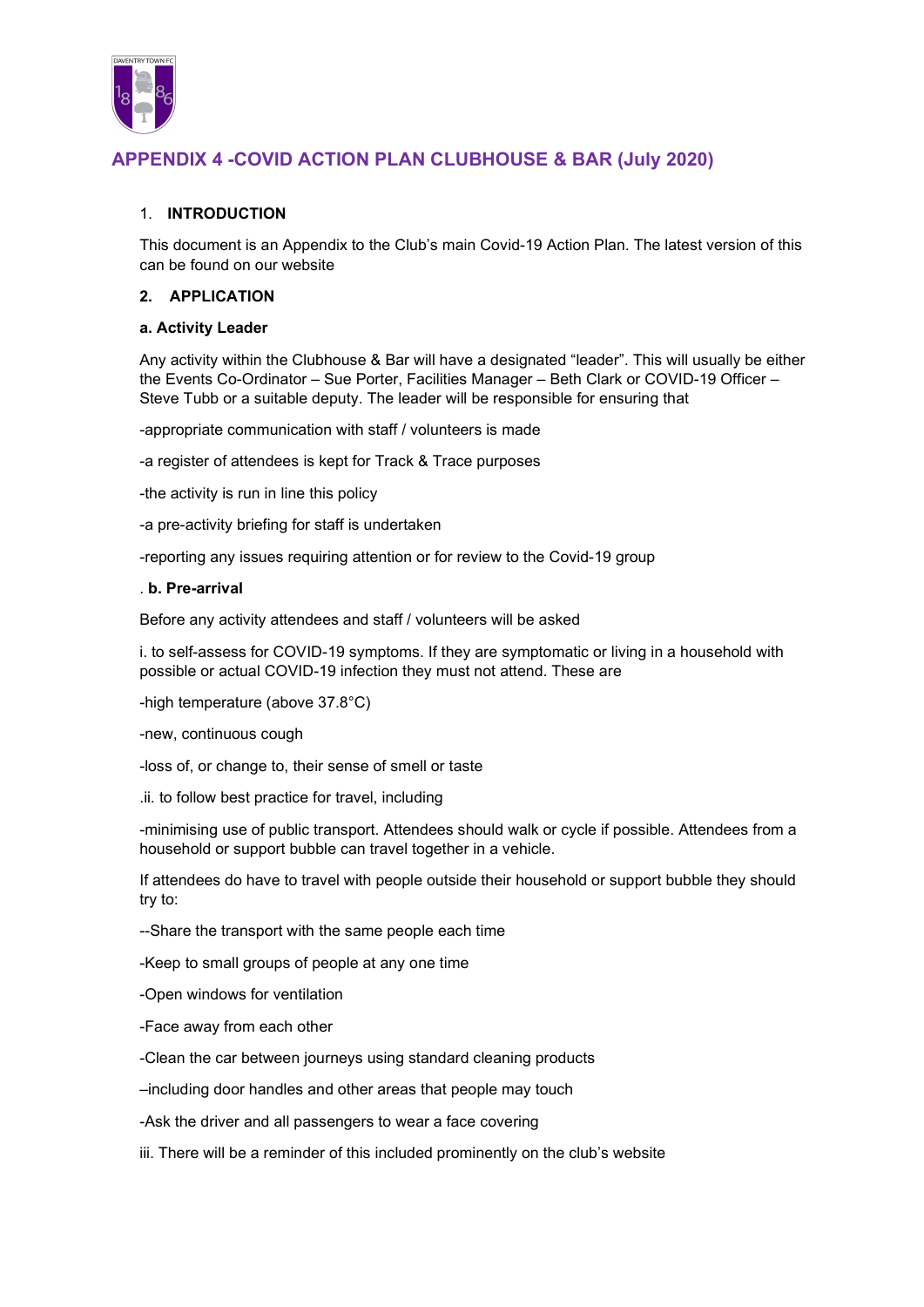

### c. On-Arrival

- i. Staff / volunteers should
- •access the clubhouse as directed
- •record their name for the activity as directed
- •practise 2m distancing where possible
- •avoid causing congestion in any areas
- •follow any instructions from activity leader or other club official
- ii. The Activity Leader will deliver standard Briefing to the group to include follow guidance
- •to confirm that they do not have symptoms
- •to practice good personal hygiene at all times on duty
- •the operational measures in place for the activity

## 3, ACTIVITY

a. General

-Anyone who develops symptoms during an activity must immediately leave the venue

-Signing in: Attendees will be asked to record their attendance

-Social Distancing must be maintained: we will not serve people who do not comply with this and ask them to leave the premises

-Indoor Service: where possible all service will be direct to tables to reduce the need to queue at the bar

-Outdoor Service: where possible all service will be direct to tables to reduce the need to queue at the bar

 -Minimising music noise; We will keep music and other background noise low to prevent customers shouting and reduce droplet transmission

-Glass collection; Customers will be encouraged to leave used glasses on the tables for the bar staff to collect. Bar staff will clear and clean the tables after use then wash their hands.

#### -Floor markings to maintain social distance

To help the public maintain a social distance, clear floor markings have been installed so that IF service from the bar is used it limits the numbers of customers at the bar to one person per member of bar staff at a time being served and socially distanced queueing.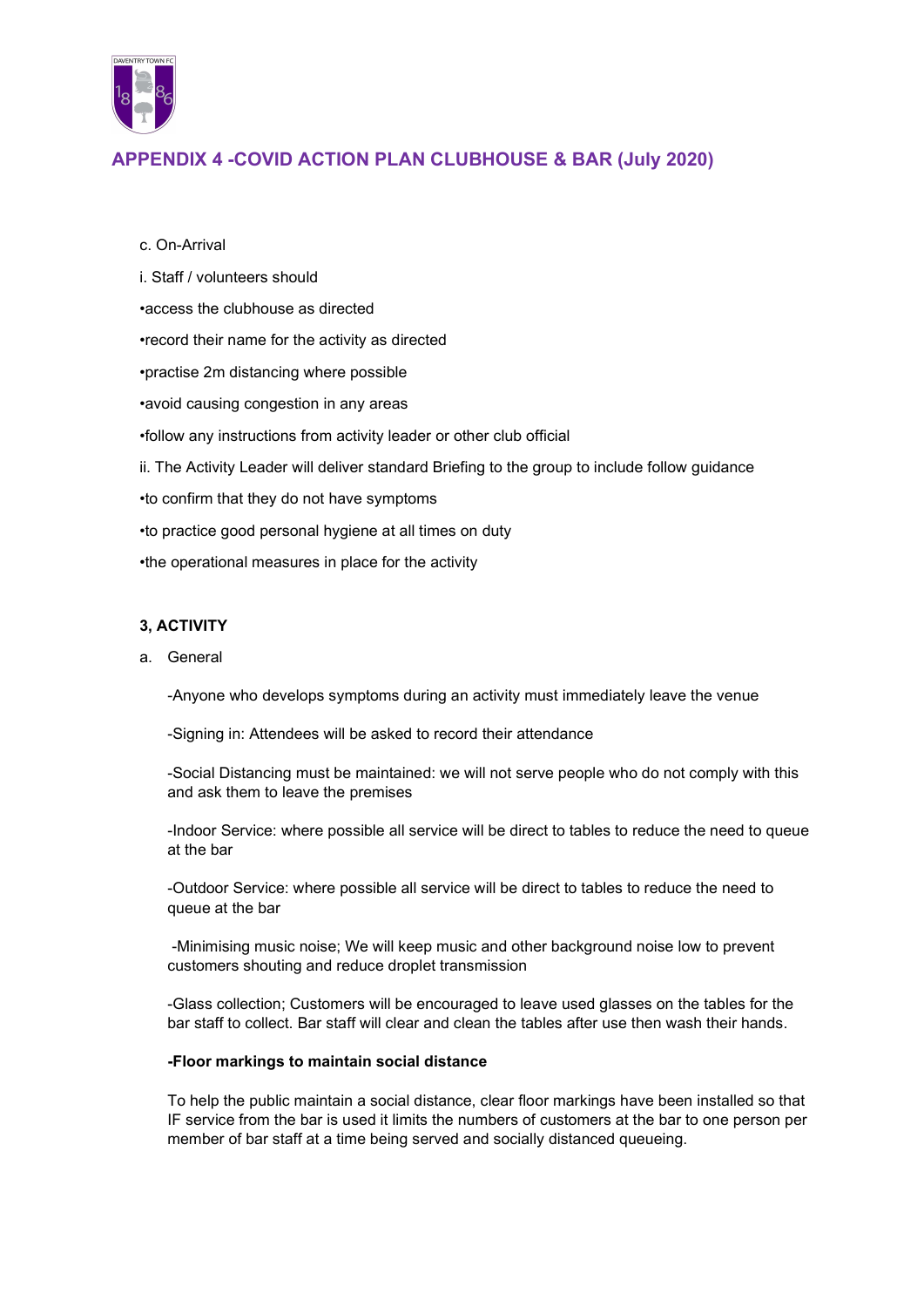

### -Seating layout

All internal seating has been positioned in such a way that there is social distancing. Tables and chairs should not be moved from their location. Tables and chairs have been installed on the pitch and the pitch perimeter fence in front of the club house removed to ease access

#### -Minimising touch points

Enhanced cleaning will be put in place in the clubhouse. Entrance and exit doors will be propped open to reduce contact.

### -Enhanced cleaning

All areas of the clubhouse need to be clean. With COVID 19 we will ensure all touch points such as toilets, door handles, till screens and card terminals are cleaned regularly.

## 4. FACILITIES & PROTOCOLS

a. Entry & Exit –designated entry and exit points will be put into place to minimise people crossing each other. These will vary from activity to activity depending on the level of participation. A one-way system will be put in place. Appropriate signage will be put in place to highlight access routes.

b. Toilets - will be available for each activity. The actual toilets to be used will be designated by the leader. These should be cleaned before, during and after each session. The club will ensure that suitable cleaning products are available in any toilets to be used. Toilets should be used on a one out –one in basis. Hand sanitiser, soap and paper towels will be available. Waste bins will have bags to ease disposal of paper towels.

c. Registration Point –for all activity there will be a registration point where the leader or designated official will take a record of who is in attendance. Any data will be kept, in line with the club's GDPR policy, for 21 days to support NHS Track & Trace. In addition, an infrared thermometer will be available here to check the temperature of attendees if there are any concerns about anyone showing symptoms.

d. Sanitising station – a sanitising station will be provided with hand sanitiser available at all entrances to the club, outside the toilets

e. Signage – Signage will be used to support this policy. This will include a reminder of the need to social distance.

f. Payments –the club will provide the option for contactless payment and this will be encouraged in activity promotions. Card payment is also acceptable, and the reader will be cleaned after each use. Where any cash is handled the recipient will sanitise their hands after the transaction has taken place.